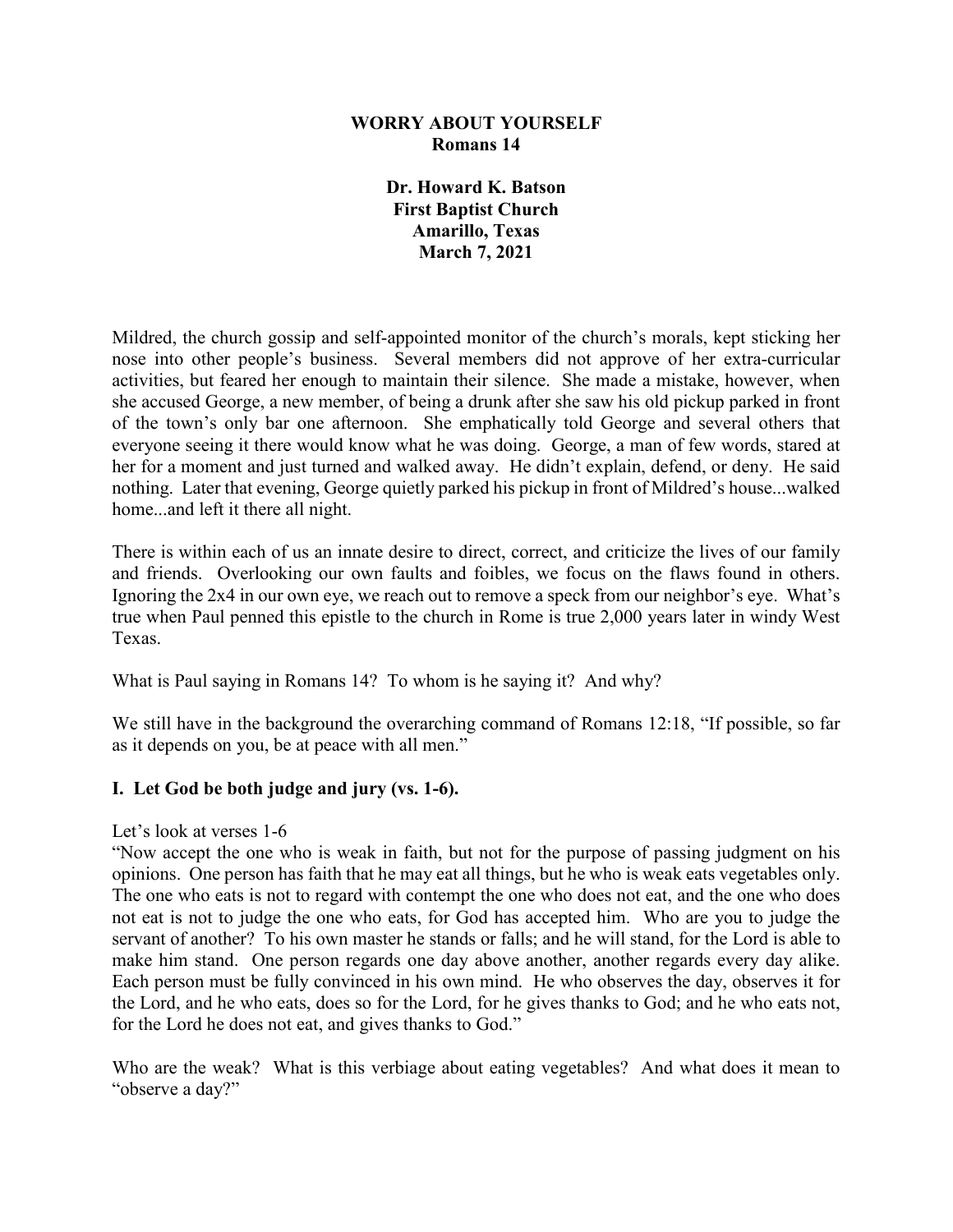The weakness occurs when something that need not be shunned is shunned by a believer for the sake of his own delicate conscience, without any real restrictions placed upon him by Christ. Look at verse 14 for confirmation of this interpretation. "I know and am convinced in the Lord Jesus that nothing is unclean in itself; but to him who thinks anything to be unclean, to him it is unclean."

Some of us – many of us – have intense, persistent, deeply rooted beliefs that regard something as wrong when, actually, it's neither here nor there. And to break our own self-imposed, or traditionimposed, taboos is to risk shattering our faith, which is still in formation, finding freedom in Christ.

When those who have found freedom in Christ welcome the sensitive into the fold, they are not to use that welcome as a pretext for hammering the weak, forcing them to act against their own conscience or deep-seated convictions. Welcome the weak, but don't pass judgment on their opinions.

In verse 2, Paul says, "One person has faith that he may eat all things, but he who is weak eats vegetables only." Now Paul is certainly not against eating fruits and vegetables. We all know the story about how Daniel, the one delivered from the lion's den, excels on veggies and water. It's not a health issue; it's a scruples concern. In fact, Daniel was held up as a hero precisely because he would not defile himself with the pagan king's rich food and wine. Instead, he insisted on eating only vegetables and drinking water. Because of Daniel's faithfulness, consuming only what was allowed by the covenant with God, God delivered Daniel (Daniel 1:8-16).

In the Book of Judith in the Catholic Old Testament, Judith is a heroine because she would not eat or drink the pagan food or wine, lest it be an offense to God. Her victory over the enemy is ascribed to her detailed observance of the dietary laws (Judith 10:5; 12:1-4, 19). Bringing it back to our Bible, Peter declares in his vision in Acts 10 that he himself had never eaten anything impure or ritually unclean (Acts 10:8; 11:8).

There was clearly a Jewish aversion to eating that which was improperly butchered (Leviticus 7:22-27; 17:10-16) or eating meat that had been defiled by being offered to an idol in a pagan sacrifice (Exodus 34:15; 1 Corinthians 10:28). And, the Jews wanted to make sure that the meat they were consuming was not a forbidden animal (Leviticus 11:1-20) and that the animal was not slain in ways that violate ritual restrictions (Exodus 23:19).

Yet Peter, on the rooftop, received a vision from God pronouncing all creatures clean. But, abstaining from certain meat to observe the law's restrictions had been so deeply ingrained into the Jews from years of practice that their consciences would not allow them to abandon their longheld principles. They felt it necessary to avoid any appearance of supporting idolatry by refusing to eat meat offered to idols. In the various pagan temples, meat was sacrificed to the gods, processed, packaged, and sold at temple restaurants or butcher shops. Pagan worship was just part of the meat market process. Therefore, before a scrupulous Jew could consume a piece of meat, he would ask, "Where did the meat come from? How was it processed? From what animal did it come? How can I be sure it's not impure?"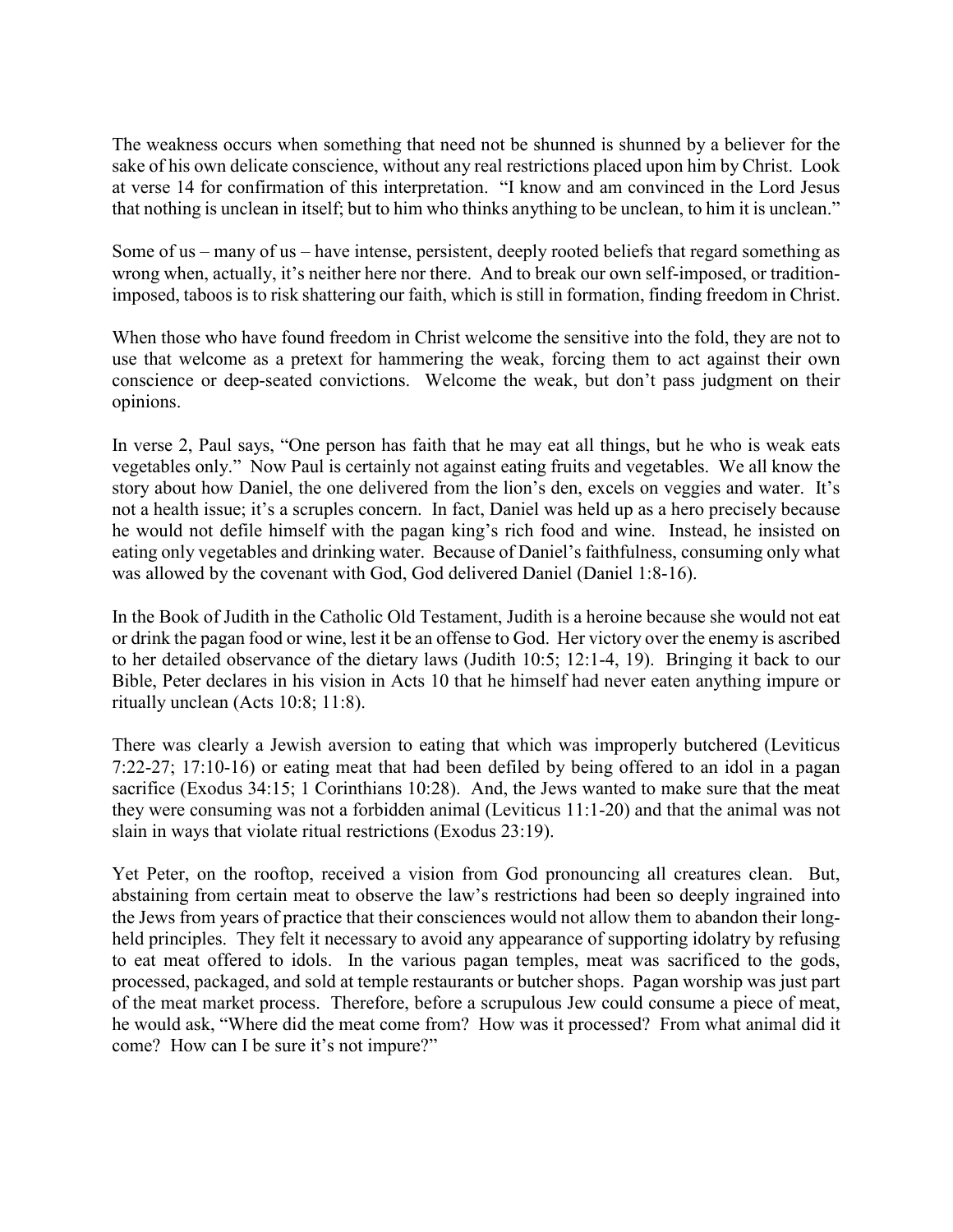Unsure of the Gentile meat markets, many of the Jews had simply just become vegetarians, because they did not know with a clear conscience that the meat available was kosher.

But it wasn't just a matter of mealtime. There were other arguments breaking up this body of Christ. For example (v. 5), "One person regards one day above another, another regards every day alike. Each person must be fully convinced in his own mind."

Paul is most likely referring to Jewish practices. Some Jewish Christians continued to keep the major Jewish festivals; others would not. For Paul, it was a point of indifference. What mattered most was that whatever they decided, they did it a way to honor the Lord. But somebody lounging in the bed on Sunday morning proclaiming Paul said God's day doesn't matter – you'd find them getting a sharp retort from the Apostle. Paul was not advocating treating the resurrection day like any other. His reference is to a busy Jewish calendar with countless observable occasions.

In the middle of this conversation about conscience in regard to holy days and kosher meat, Paul pens the message. Look at verse 4: "Who are you to judge the servant of another?" In other words, let God be both the judge and jury.

For some reason, we're all way too busy judging other folks and forgetting about our own faults. Paul's primary concern is to impart standards for how fellow believers must treat one another when, in good conscience, they make different lifestyle choices regarding such matters as dietary restrictions or festival day observances.

Now, first of all, Paul is not saying to withhold all moral discernment in regard to a brother's behavior. We may clearly condemn beliefs and practices that do not harmonize with what is known of God through Jesus. He is going to tell us in chapter 15 that the Roman Christians are to admonish one another, which does entail constructive criticism (1 Corinthians 4:14). But, first and foremost, in every case, we would all do well to focus on our own sins and not those of our neighbor.

To make his point, Paul paints a ridiculous picture of one man judging the household servant of another. Behind Paul's position is the clear admonition that Jesus is the *kurios*, the Lord, Throughout this chapter, the lordship of Jesus is emphasized repeatedly and frequently. The word "Lord" is used two times (Greek text) in verse 4, three times in verse 6, three times in verse 8, and also in verses 11 and 14.

Your judgment of Christ's servant is of no consequence. Worse yet, when you judge the Lord's servant, you are infringing on the Lord's authority. In 1 Corinthians 4:3-5, Paul says, "It's a very small thing that I may be examined by you, or by any human court; in fact, I do not even examine myself. For I am conscious of nothing against myself, yet I am not by this acquitted; but the one who examines me is the Lord. Therefore do not go on passing judgment before the time, but wait until the Lord comes who will both bring to light the things hidden in the darkness and disclose the motives of men's hearts; and then each man's praise will come to him from God."

Paul is saying, "It doesn't even matter how I judge myself. That doesn't count either. Only the Lord, the master of the servant, has a say on Judgment Day." Let God discipline His own children.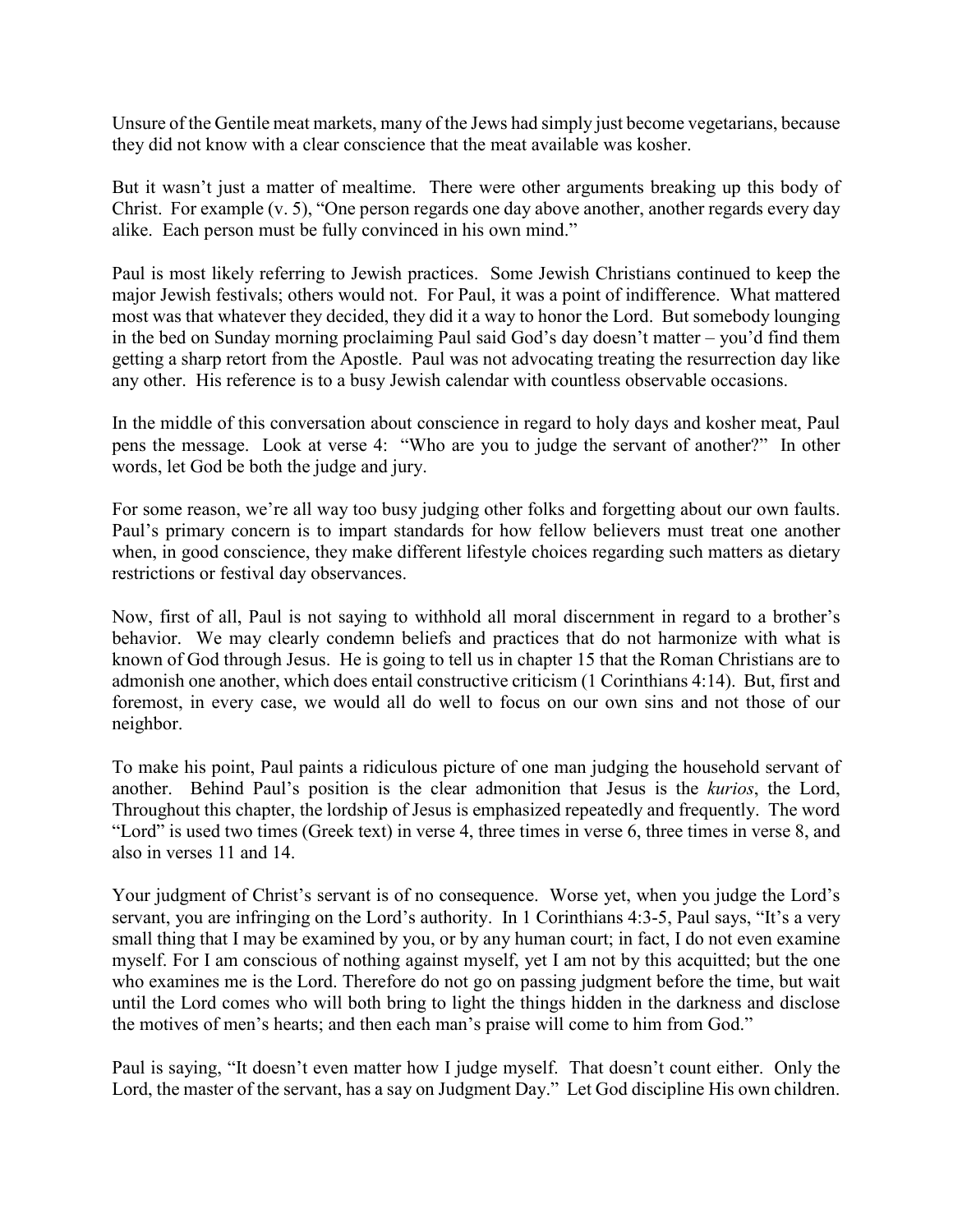Don't point your finger and say, "If he were my son, I'd tell you what I'd do." He's not your son. It's not your place to tell anyone else what to do. Do not judge another's servant. Let the Creator be Creator, and you be creation.

# **II. Recognize that the final judgment is the only one that counts (vs. 7-12).**

"For not one of us lives for himself, and not one dies for himself; for if we live, we live for the Lord, or if we die, we die for the Lord; therefore whether we live or die, we are the Lord's. For to this end Christ died and lived again, that He might be both Lord of the dead and of the living. But you, why do you judge your brother? Or you again, why do you regard your brother with contempt? For we will all stand before the judgment seat of God. For it is written, 'As I live, says the Lord, every knee shall bow to Me, and every tongue shall give praise to God.' So then each one of us will give an account of himself to God."

Imagine a Christian with a strict conscience whose background, upbringing, and temperament all incline him toward a very serious view of his moral responsibilities. As far as he can see, the church is surrounded by a very wicked, corrupt, pagan world. To him, it is best to eat vegetables rather than risk eating meat that might have been sacrificed to idols.

And then he notices that woman from his church who claims to be a Christian as well. And she is buying meat from the market which is obviously connected to and supplied by the pagan temple. How appalling! She has compromised herself and her family. The strict Christian condemns her in his heart.

And yet the woman has been taught the deep and rich truth that the one true God, the Creator and redeemer of all things – the whole world belongs to Him, including every piece of meat you might ever buy or cook. She knows good and well that outward restrictions about what you can't touch, taste, or handle don't actually go to the heart of genuine holiness. She gets tired of being sniped at and criticized by people who don't seem to have learned what is, for her, one of the most basic, liberating, gospel lessons. She despises people who put their nose in her business.

You see both are natural reactions, each one coming out of a firm grasp of one part of the Christian truth. But found in both of their positions is the fact that there is one Lord and before Him, and Him alone, every Christian lives and dies, stands or falls.

Paul is saying, "Why condemn the brother or sister, when each and every one of us has to stand before God's judgment seat and answer for our own conduct, and not for another. God's not going to ask me why you did what you did; God is going to ask me why I did what I did."

I call it "The Devil's Distraction." The devil never tells you that sin is not sin so much as he tells you, "Look at the sins of others." For if the devil can get me to focus on your sins, your faults and foibles, and get you to focus on my sins and shortcomings, then he has trapped us both. "Oh, focus on sin," the devil says. "But focus on the sins of your neighbor." And then he knows that you will never walk right with God.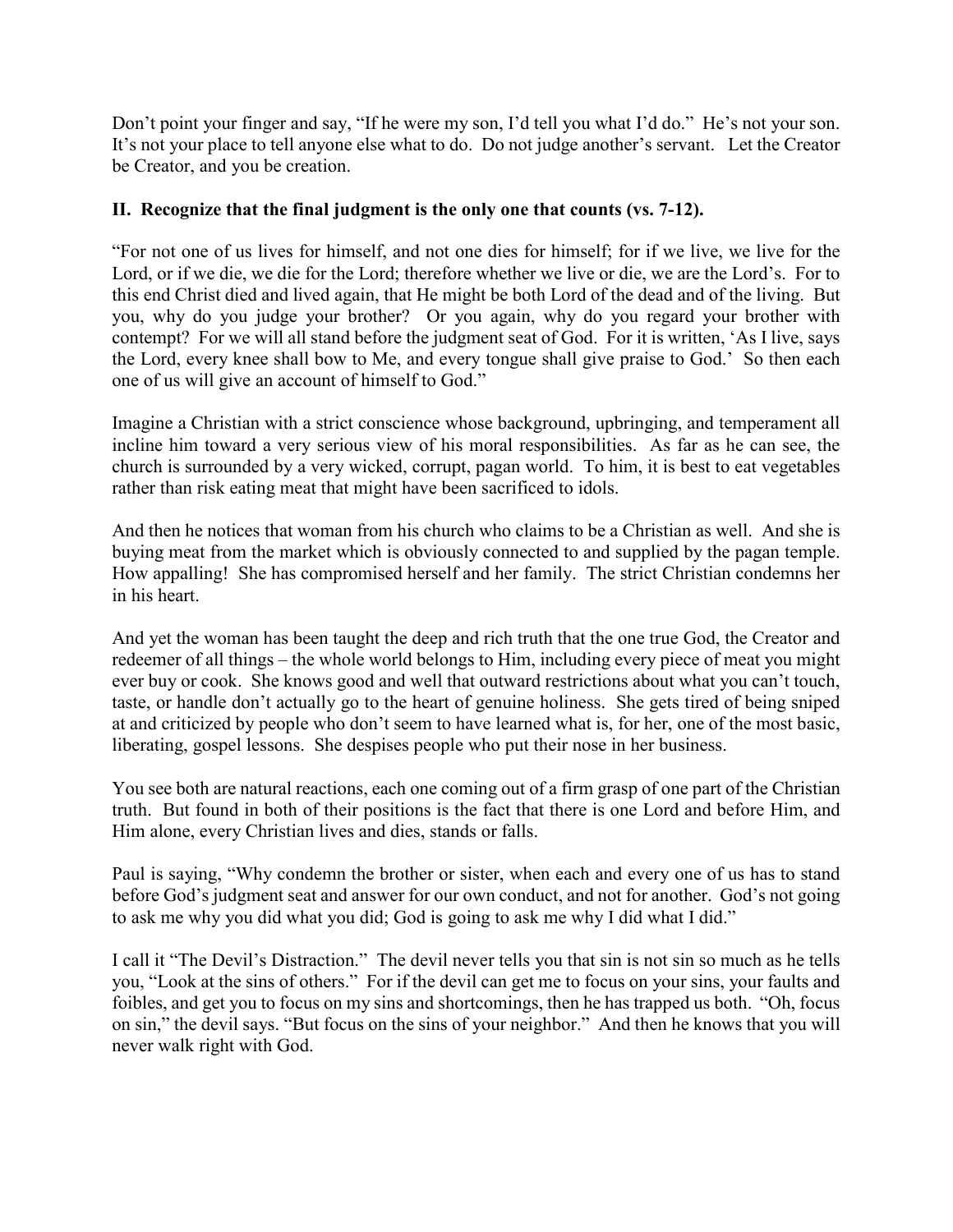Paul concludes this section by pointing to Isaiah 45:23. What will happen at the last judgment? Every knee will bow to God, and every tongue will praise God.

At the very end of verse 12, Paul makes it clear again: Stop judging one another, because each one of us shall give an account of himself to God. "You worry about yourself," Paul is preaching.

## **III. Limit your freedom for the good of the group (vs. 13-23).**

There are some things that I could do that I should not do because they might hurt you.

"Therefore let us not judge one another anymore, but rather determine this – not to put an obstacle or a stumbling block in a brother's way. I know and am convinced in the Lord Jesus that nothing is unclean in itself; but to him who thinks anything to be unclean, to him it is unclean. For if because of food your brother is hurt, you are no longer walking according to love. Do not destroy with your food him for whom Christ died. Therefore do not let what is for you a good thing be spoken of as evil; for the kingdom of God is not eating and drinking, but righteousness and peace and joy in the Holy Spirit. For he who in this way serves Christ is acceptable to God and approved by men.

"So then we pursue the things which make for peace and the building up of one another. Do not tear down the work of God for the sake of food. All things indeed are clean, but they are evil for the man who eats and gives offense. It is good not to eat meat or to drink wine, or to do anything by which your brother stumbles. The faith which you have, have as your own conviction before God. Happy is he who does not condemn himself in what he approves. But he who doubts is condemned if he eats, because his eating is not from faith; and whatever is not from faith is sin."

You might *could* do it, but you, perhaps, *shouldn't* do it because it might cause your brother to stumble. Are you going to insist on your freedom and rights so much so that you destroy the one for whom Christ died with your food (v. 15)? Why don't you pursue things that make peace and build one another up (v. 19) versus insisting on your own rights in such a way as to cause ruckus in the church.

When Paul says in verse 14 that nothing is, in itself, unclean, that's a stunning about face for a former Pharisee. Pharisees were especially known for their purity rules that classified things, times, and persons as pure and impure. They focused on what could be eaten, couldn't be eaten, how it should be prepared, and with whom one could eat it. Paul knew all the rules and regulations.

But nothing, in itself, is unclean. It's a status imposed only by human tradition. Didn't Peter have a vision, when it was declared from heaven, "What God has made clean, you must not call impure" (Acts 10:15; 11:19)?

But Paul says, "Hold on. If it really bothers someone's conscience to eat a certain food, then, for them, it is a sin, for they do so without a clear conscience." What Paul is saying is that the Jews don't have to become Gentiles in order to be Christian. They can keep their Jewish scruples if they need to. And the Gentiles, likewise, don't have to become Jews to be accepted by God. But